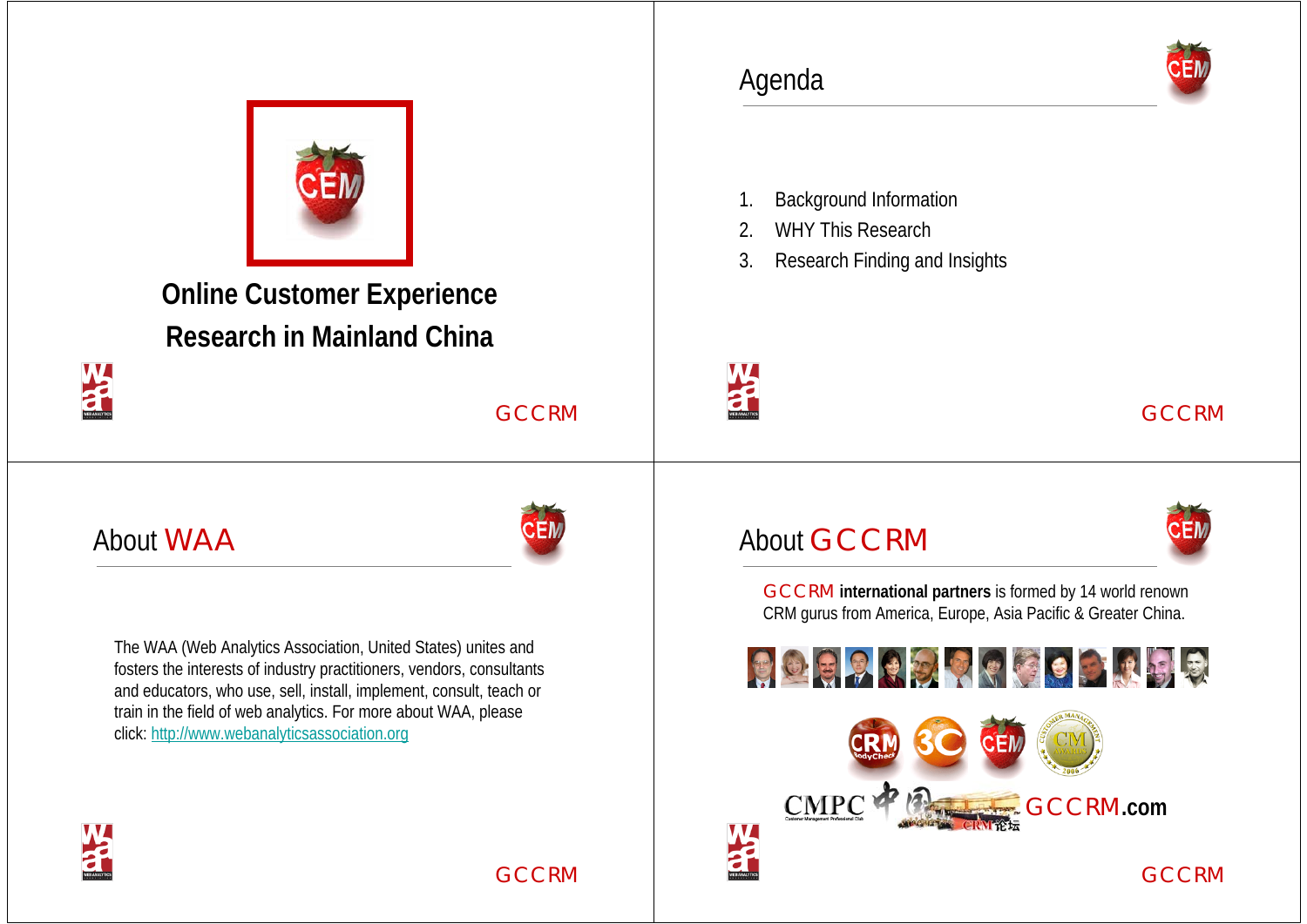## About The Research



- •Jointly organized by WAA and GCCRM
- •Nov 20 ~ Dec 1, 2006
- •13 eCommerce / 13 Non-eCommerce websites
- •2,013 (1,386 / 627) valid responses



GCCRM

#### WHY This Research



GCCRM

- • Map the emotional feeing of customer from an experience-centric perspective in natural time sequence
- • Identify effective memories during the entire online customer experience
- Measure, manage and enhance the online customer experience by quantifiable metrics •

13 eCommerce Websites

- 1. Taobao
- 2. eBay
- 3. Joyo
- **CTrip**
- 5. Dangdang
- 6. Bertelsmann Online
- 7. 51tuanguo
- 8. SmartClub
- 9. Paipai
- 10. Chinaticket
- 11. Chinapub
- 12. Soit
- 13. 6688

#### GCCRM

#### Peak-End Rule



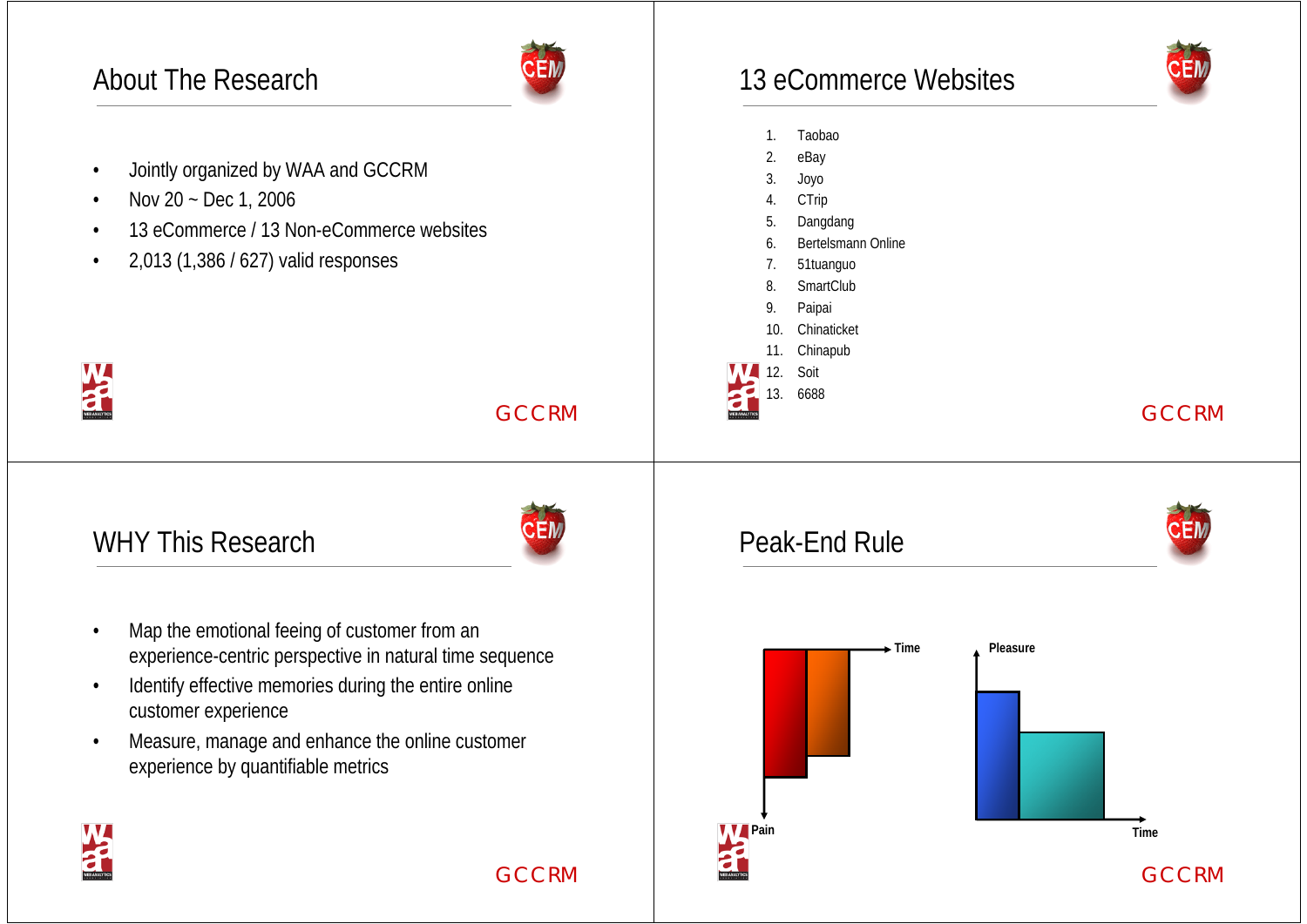# Peak-End Rule



- • Nobel Prize-winning psychologist Daniel Kahneman:
	- Pleasure quality of our past experiences is almost determined by two things:
		- 1. The experiences felt when they were at their peak (best or worst)
		- 2. And how they felt when they ended
	- Proportion of pleasure to displeasure during experience or how long the experience lasted have almost no influence on our memory
	- Memory influences return or not, determined by Peak & End,
	- People preference: discrepancy between logic and memory
	- We don't always know what we want

#### GCCRM

# CEM Sub-Processes – eCommerce



- S1. Loading speed
- S2. Visual design
- S3. Site navigation
- S4. Effective links
- S5. Search functionality
- S6. Product category
- S7. Product display
- S8. Product info
- S9. Product review
- S10. Product variety
- **WAS11. Product price**
- S12. Product quality
- S13. Online enquiry
- S14. Purchasing history
- S15. Customized web page
- S16. Customized promotion info
- S17. Payment option
- 
- S18. Freight costs calculation
- S19. Delivery option
- S20. Order confirmation
- S21. Goods return policy
- S22. Complaint system

#### GCCRM

 $\bf{V}$ 

### Effective Memories



#### Ranking of "Hate Mostly" Websites



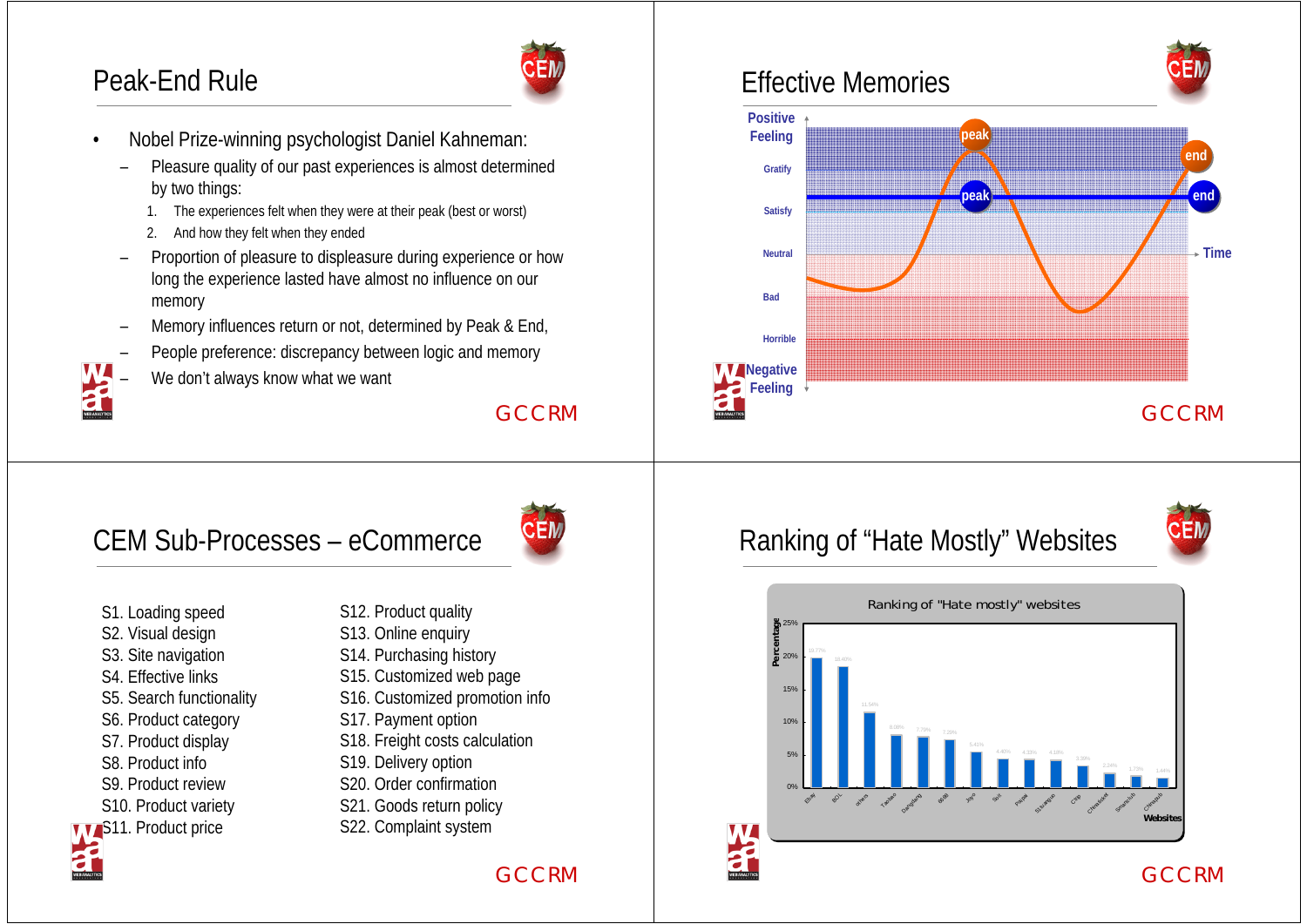# Ranking of "Love Mostly" Websites



# Emotion Curves of Taobao and eBay



#### IP Quadrant (IPQ) – Taobao







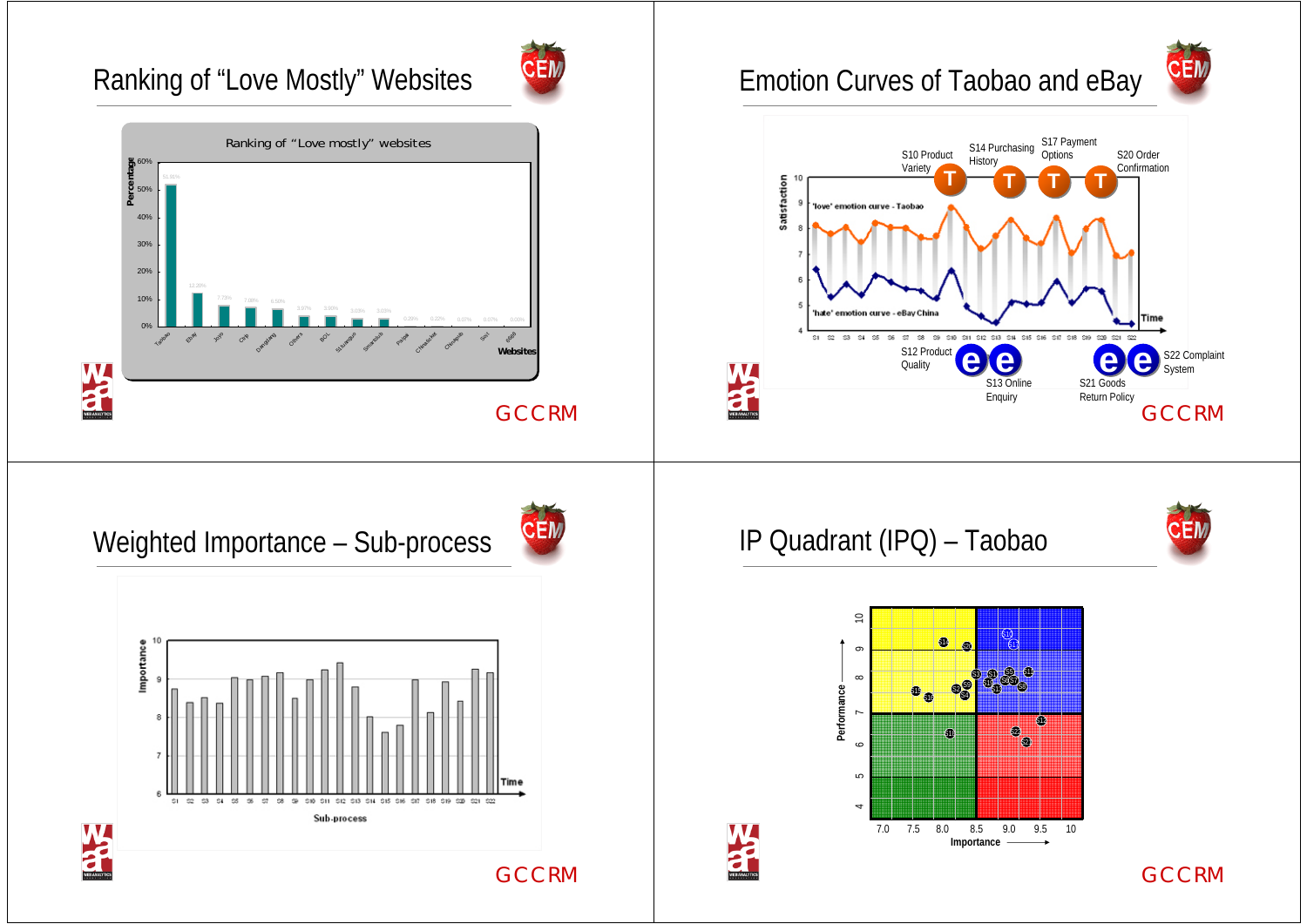# IP Quadrant (IPQ) – eBay

 $\Rightarrow$ 

 $\overline{a}$ 

15678910

 $\overline{a}$ 

 $\infty$ 9

 $\approx$ 

5 6

 $\bullet$ 

**Performance**

Performance



**GCCRM** 

# $^{51}$   $\&$  $\mathbb{S}_0$

Effective Pleasure and Pain Peaks

 $\bm{x} \bm{\Phi} \bm{\Phi}^{\text{II}}$ 

7.0 7.5 8.0 8.5 9.0 9.5 10

7.5 8.5 9.5 8.0 9.0

S3S4

S19 $2936$ 

S6S7 $\mathcal{S}$ 9)  $\mathcal{S}$   $\mathcal{S}$   $\mathcal{S}$   $\mathcal{S}$   $\mathcal{S}$   $\mathcal{S}$   $\mathcal{S}$   $\mathcal{S}$   $\mathcal{S}$   $\mathcal{S}$   $\mathcal{S}$   $\mathcal{S}$   $\mathcal{S}$   $\mathcal{S}$   $\mathcal{S}$   $\mathcal{S}$   $\mathcal{S}$   $\mathcal{S}$   $\mathcal{S}$   $\mathcal{S}$   $\mathcal{S}$   $\mathcal{S}$   $\mathcal{S}$   $\math$  $\frac{1}{2}$  S8

> 611 S12 $\mathbb{S}^{13}$  and  $\mathbb{C}$

S21S22R4

**Importance**



#### 'Love' & 'Hate' Drivers – eCommerce





**'Love' Drivers for E-commerce Web Sites 'Hate' Drivers for E-commerce Web Sites**

**War** 

#### Measure, Manage and Enhance

**34**

**4**

**2 11**<sup>2</sup><sup>3</sup>

**2**

**5**

**5**





**Satisfy**

**Neutral**

**Bad**

**Gratify**

**Positive Feeling**

**GCCRM**